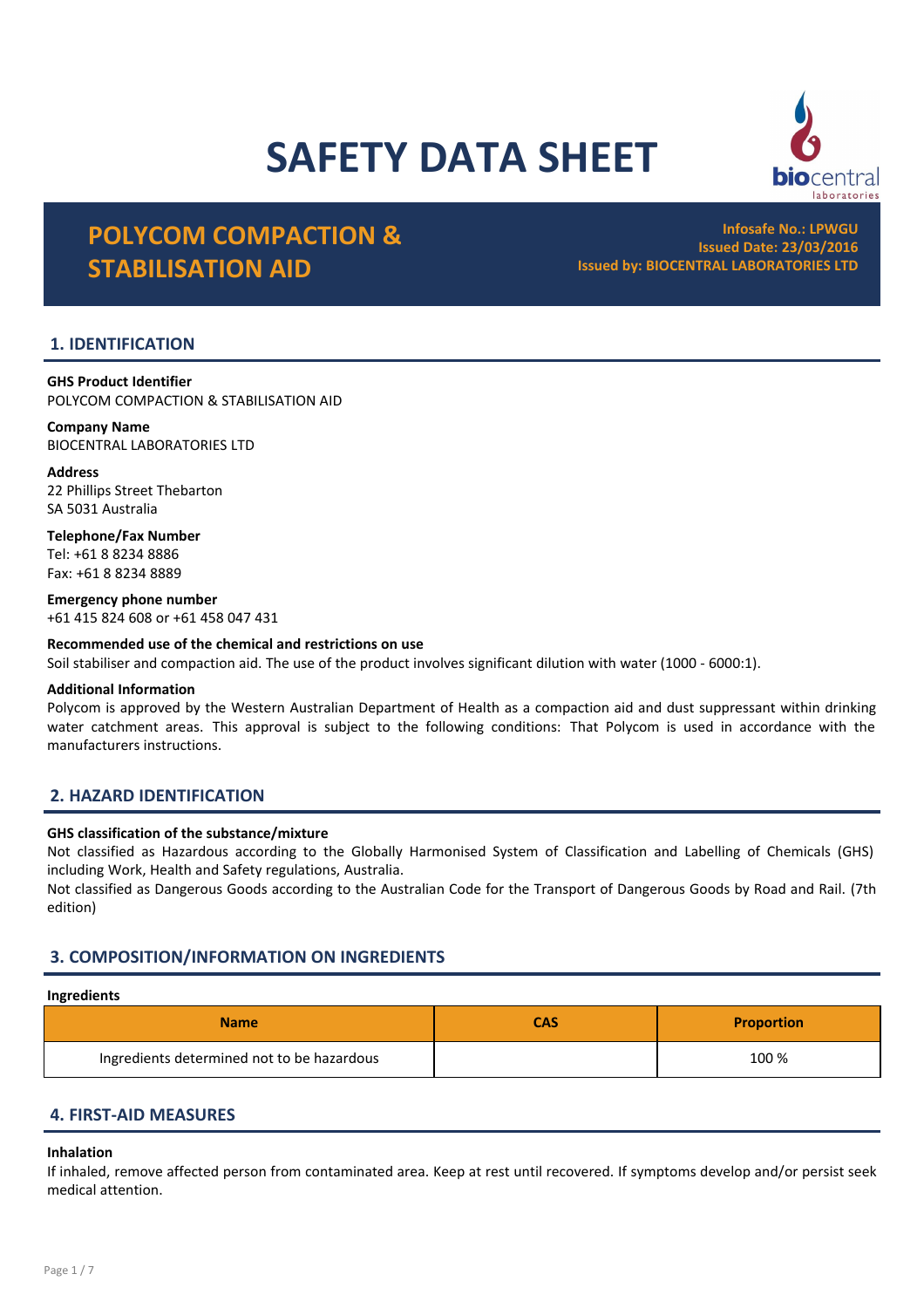#### Ingestion

If ingested, do not induce vomiting. Wash out mouth thoroughly with water. If symptoms develop seek medical attention.

#### Skin

Wash affected area thoroughly with soap and water. If symptoms develop seek medical attention.

#### Eye contact

If in eyes, hold eyelids apart and flush the eyes continuously with running water. Remove contact lenses. Continue flushing for several minutes until all contaminants are washed out completely. If symptoms develop and/or persist seek medical attention.

#### First Aid Facilities

Eyewash and normal washroom facilities.

#### Advice to Doctor

Treat symptomatically.

## 5. FIRE-FIGHTING MEASURES

#### Suitable Extinguishing Media

Use appropriate fire extinguisher for surrounding environment.

#### Hazards from Combustion Products

Under fire conditions this product may emit toxic and/or irritating fumes and gases.

#### Specific Hazards Arising From The Chemical

This product is non combustible. However heating can cause expansion or decomposition leading to violent rupture of containers.

#### Decomposition Temperature

Not available

## Precautions in connection with Fire

Fire fighters should wear full protective clothing and self-contained breathing apparatus (SCBA) operated in positive pressure mode. Fight fire from safe location.

## 6. ACCIDENTAL RELEASE MEASURES

#### Emergency Procedures

Increase ventilation. Evacuate all unprotected personnel. Wear sufficient respiratory protection and full protective clothing to prevent exposure. Use dry clean up procedures. Sweep or vacuum up material avoiding dust generation, then transfer material to a suitable container. Extremely slippery when wet. Wash surfaces well with soap and water. Seal all wastes in labelled containers for subsequent recycling or disposal. Dispose of waste according to the applicable local and national regulations. If contamination of sewers or waterways occurs inform the local water and waste management authorities in accordance with local regulations.

#### 7. HANDLING AND STORAGE

#### Precautions for Safe Handling

Avoid inhalation of dust, and skin or eye contact. Use only in a well ventilated area. Keep containers sealed when not in use. Prevent the build up of dust in the work atmosphere. Maintain high standards of personal hygiene i.e. Washing hands prior to eating, drinking, smoking or using toilet facilities.

#### Conditions for safe storage, including any incompatabilities

Store in a cool, dry, well-ventilated area, out of direct sunlight and moisture. Store in suitable, labelled containers. Keep containers tightly closed. Store away from incompatible materials. Ensure that storage conditions comply with applicable local and national regulations.

## 8. EXPOSURE CONTROLS/PERSONAL PROTECTION

#### Occupational exposure limit values

No exposure standards have been established for this material, however, the TWA exposure standards for dust not otherwise specified is 10 mg/m<sup>3</sup>. As with all chemicals, exposure should be kept to the lowest possible levels.

TWA (Time Weighted Average): The average airborne concentration of a particular substance when calculated over a normal eighthour working day, for a five-day week.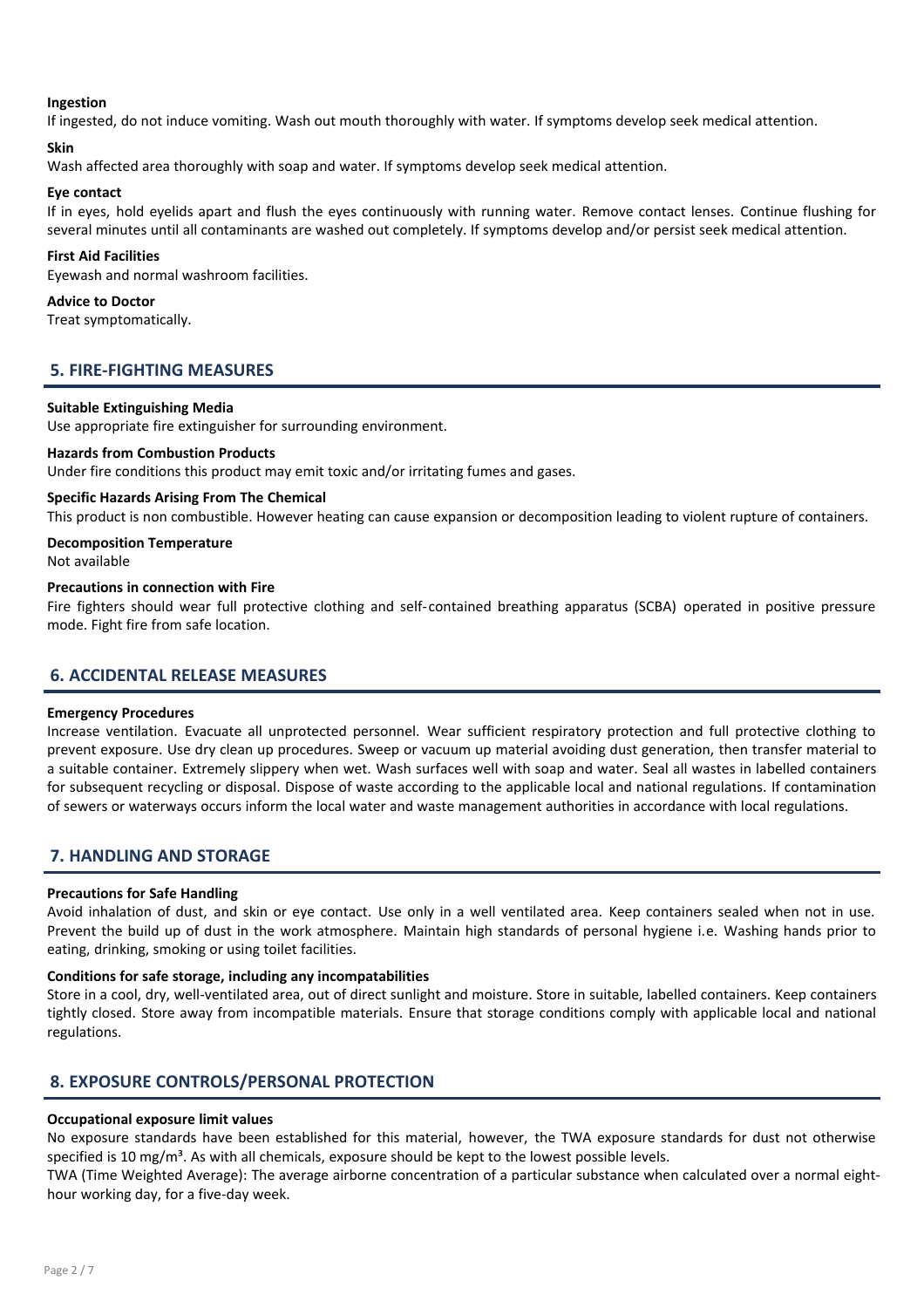#### Biological Limit Values

No biological limits allocated.

#### Appropriate Engineering Controls

Use with good general ventilation. If dust is produced, local exhaust ventilation should be used.

#### Respiratory Protection

Not usually required. Industrial application: If engineering controls are not effective in controlling airborne exposure then an approved respirator with a replaceable dust/particulate filter should be used. Reference should be made to Australian/New Zealand Standards AS/NZS 1715, Selection, Use and Maintenance of Respiratory Protective Devices; and AS/NZS 1716, Respiratory Protective Devices, in order to make any necessary changes for individual circumstances.

#### Eye Protection

Not usually required. Industrial application: Safety glasses with side shields, chemical goggles or full-face shield as appropriate should be used. Final choice of appropriate eye/face protection will vary according to individual circumstances. Eye protection devices should conform to relevant regulations.

Eye protection should conform with Australian/New Zealand Standard AS/NZS 1337 - Eye Protectors for Industrial Applications.

#### Hand Protection

Wear gloves of impervious material such as PVC. Final choice of appropriate gloves will vary according to individual circumstances i. e. methods of handling or according to risk assessments undertaken. Occupational protective gloves should conform to relevant regulations.

Reference should be made to AS/NZS 2161.1: Occupational protective gloves - Selection, use and maintenance.

#### Body Protection

Not usually required. Industrial application: Suitable protective workwear, e.g. cotton overalls buttoned at neck and wrist is recommended. Chemical resistant apron is recommended where large quantities are handled.

## 9. PHYSICAL AND CHEMICAL PROPERTIES

| <b>Properties</b>                | <b>Description</b> | <b>Properties</b>                                 | <b>Description</b>               |
|----------------------------------|--------------------|---------------------------------------------------|----------------------------------|
| Form                             | Powder             | Appearance                                        | Blue/green powder                |
| Colour                           | Blue/green         | Odour                                             | Slight                           |
| <b>Decomposition Temperature</b> | Not available      | <b>Melting Point</b>                              | Not available                    |
| <b>Boiling Point</b>             | Not available      | <b>Solubility in Water</b>                        | Miscible                         |
| <b>Specific Gravity</b>          | 0.8                | pH                                                | 6.9 at $25^{\circ}$ C (5000 : 1) |
| <b>Vapour Pressure</b>           | Not applicable     | <b>Vapour Density (Air=1)</b>                     | Not applicable                   |
| <b>Evaporation Rate</b>          | Not available      | <b>Odour Threshold</b>                            | Not available                    |
| <b>Viscosity</b>                 | Not available      | <b>Partition Coefficient: n-</b><br>octanol/water | Not available                    |
| <b>Flash Point</b>               | Not applicable     | <b>Flammability</b>                               | Non-combustible                  |
| <b>Auto-Ignition Temperature</b> | Not applicable     | <b>Explosion Limit - Upper</b>                    | Not applicable                   |
| <b>Explosion Limit - Lower</b>   | Not applicable     |                                                   |                                  |

## 10. STABILITY AND REACTIVITY

#### Chemical Stability

Stable under normal conditions of storage and handling.

#### Reactivity and Stability Not available

Conditions to Avoid Dust accumulation and extremes of temperature

#### Incompatible materials

Oxidising agents, bases and water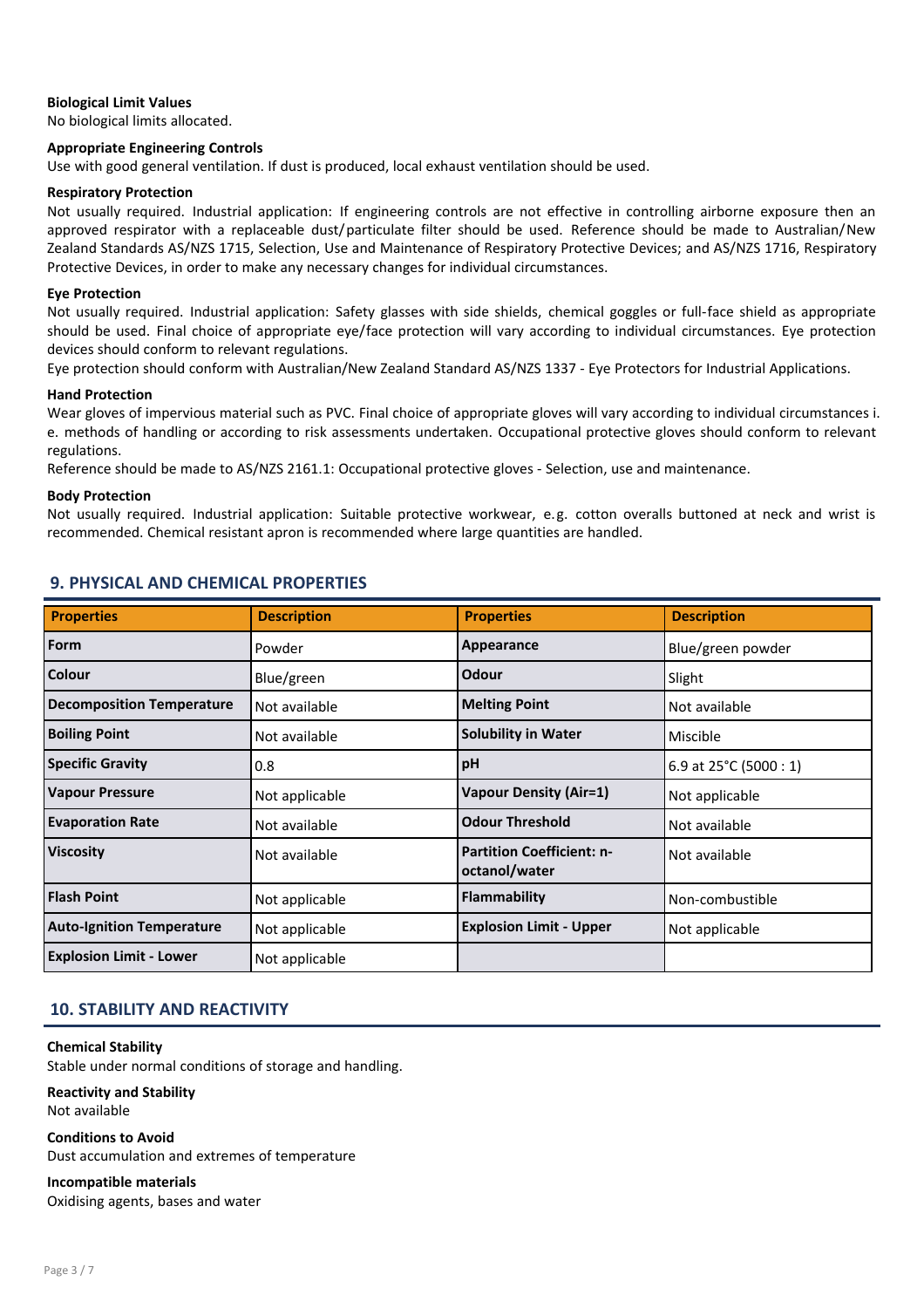#### Hazardous Decomposition Products

Thermal decomposition may result in the release of toxic and/or irritating fumes.

Possibility of hazardous reactions Not available

#### Hazardous Polymerization Will not occur.

## 11. TOXICOLOGICAL INFORMATION

#### Toxicology Information

The available acute toxicity data is given below.

### Acute Toxicity - Oral

Toxicity data: (Similar product) LD50 (rat): > 5050 mg/kg

#### Acute Toxicity - Dermal

Toxicity data: (Similar product) LD50 (rat): > 2020 mg/kg

#### Ingestion

Ingestion of product dusts may irritate the gastric tract causing nausea and vomiting.

#### Inhalation

Inhalation of dusts may irritate the respiratory system. Chronic exposure to this material may aggravate existing respiratory disorders and lung disorders such as bronchitis, emphysaema and asthma. Onset and progression are related to dust concentrations and duration of exposure.

#### Skin

Skin contact may cause mechanical irritation resulting in redness and itching. Data for similar product Primary Dermal Irritation: Primary irritation score: 0.2 Toxicity category IV Slight irritant

#### Eye

Eye contact may cause mechanical irritation. May result in mild abrasion. Data for similar product Primary Eye Irritation - Nonwashed Eyes: Toxicity category IV Irritation score: 0.7 Practically non-irritating. Primary Eye Irritation - Washed Eyes: Toxicity category IV Irritation score: 1.3 Practically non-irritating.

#### Respiratory sensitisation

Not expected to be a respiratory sensitiser.

# Skin Sensitisation

Not expected to be a skin sensitiser.

## Germ cell mutagenicity

Not considered to be a mutagenic hazard.

#### Carcinogenicity Not considered to be a carcinogenic hazard.

Reproductive Toxicity Not considered to be toxic to reproduction.

#### STOT-single exposure

Not expected to cause toxicity to a specific target organ.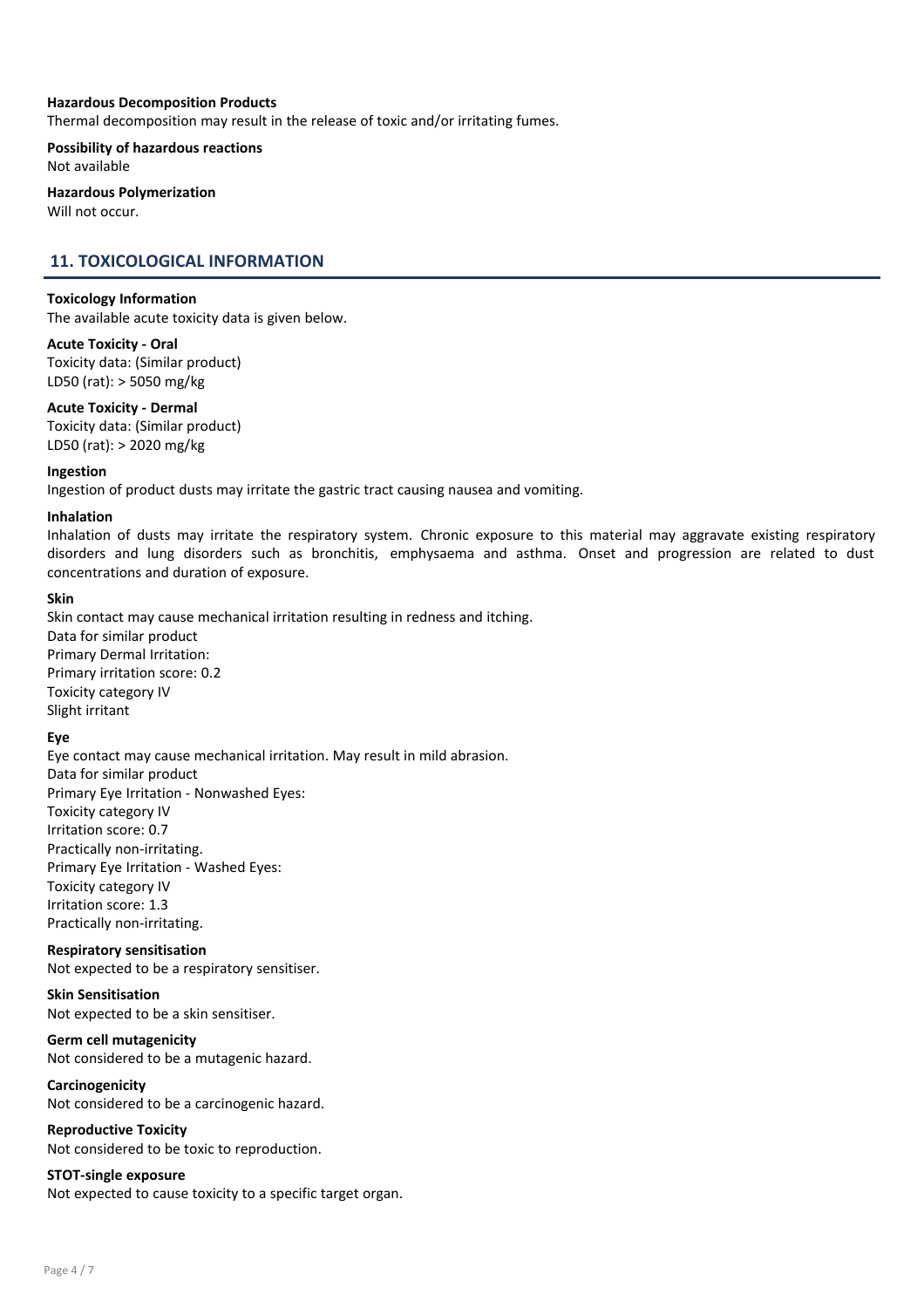#### STOT-repeated exposure

Not expected to cause toxicity to a specific target organ.

#### Aspiration Hazard

Not expected to be an aspiration hazard.

## 12. ECOLOGICAL INFORMATION

#### **Ecotoxicity**

This product is a Anionic polyacrylamide, which means it has no systemic toxicity to aquatic organisms or micro-organisms.

#### Persistence and degradability

Both acrylamide and sodium acrylate are readily biodegradable under aerobic conditions at over 90% in 28 days. Even at operating doses as high as 50 mg/l, the residual monomers released into the environment will never reach concentrations which could constitute a risk to the aquatic life. Their high biodegradability negates the possibility of accumulation in the natural environment.

## **Mobility**

#### Not available

#### Bioaccumulative Potential

Anionic polyacrylamide being totally soluble in water and insoluble in solvents has a very low octanol/water partition coefficient (Pow) and for all practical purposes: Log Pow = 0. Thus, the potential for anionic polyacrylamide to bioaccumulate is zero.

# Other Adverse Effects

Not available

### Environmental Protection

Prevent this material entering waterways, drains and sewers.

#### Acute Toxicity - Fish

Anionic polyacrylamide LC50 (Brachydanio rerio):357 mg/l/96h LC50 (Brachydanio rerio):178 mg/l/96h (Test F242:OECD 203/GLP/report 21/12/1995)

#### Acute Toxicity - Daphnia

Anionic polyacrylamide EC50(Daphnia magna): 212 mg/l/48h (Test F243:OECD 202/GLP/report 21/12/1995)

#### Acute Toxicity - Algae

Anionic polyacrylamide EC50A (I)(Chlorella vulgaris): > 1,000 mg/l/96h EC50ì (I)(Chlorella vulgaris): > 1,000 mg/l/96h No Observed Effect Concentration (NOEC) = 708 mg/l (Test F244:OECD 201/GLP/report 21/12/1995)

#### Acute Toxicity - Bacteria

Anionic polyacrylamide: EC10(Pseudomonas putida):127 mg/l/18h EC50(Pseudomonas putida):892 mg/l/18h (F245:OECD 301F,DIN 38412-27,ISO 7027/GLP/report 21/12/1995)

### 13. DISPOSAL CONSIDERATIONS

#### Disposal considerations

The disposal of the spilled or waste material must be done in accordance with applicable local and national regulations.

#### 14. TRANSPORT INFORMATION

#### Transport Information

Road and Rail Transport (ADG Code): Not classified as Dangerous Goods according to the Australian Code for the Transport of Dangerous Goods by Road and Rail (ADG Code) (7th edition).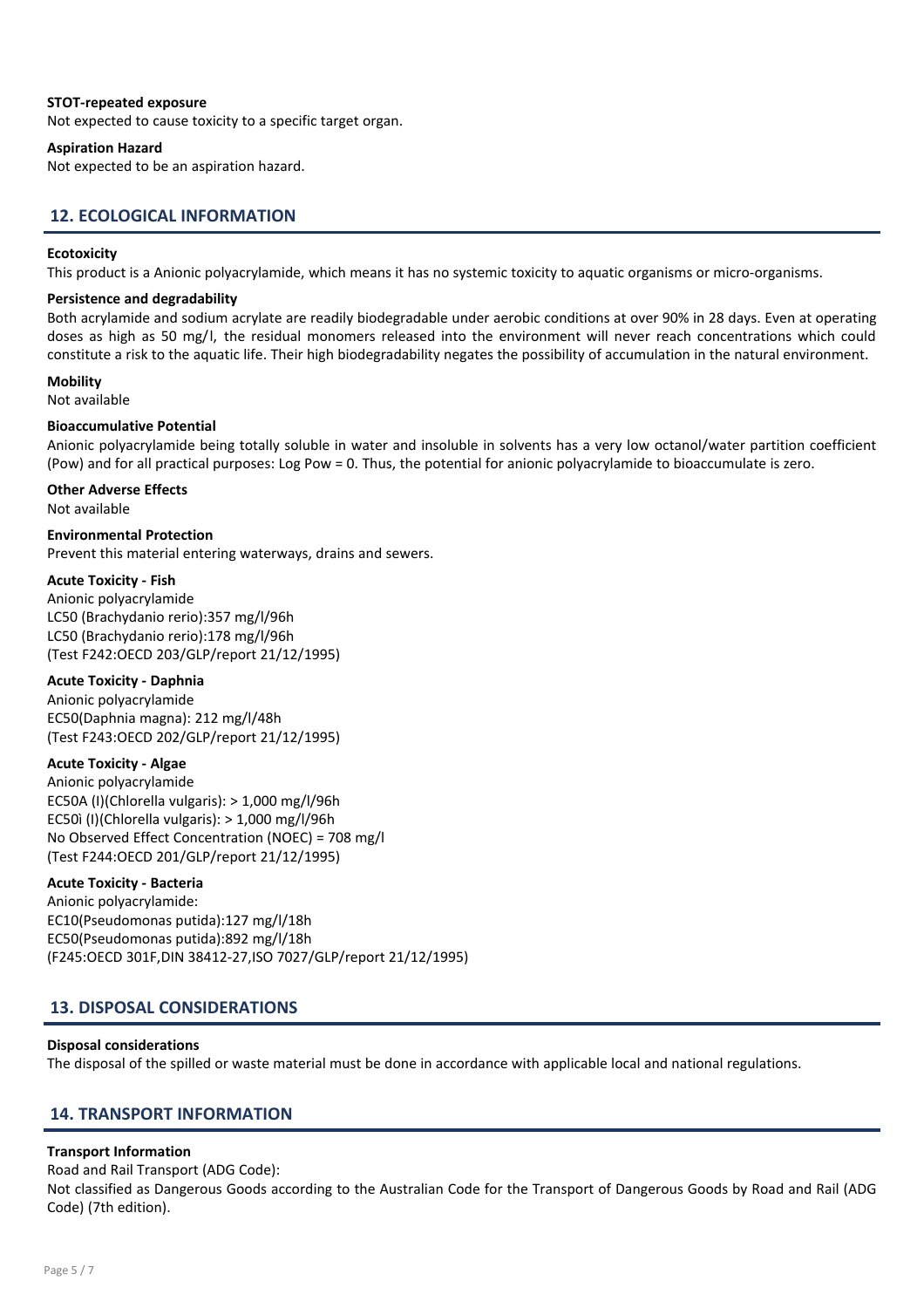Marine Transport (IMO/IMDG):

Not classified as Dangerous Goods by the criteria of the International Maritime Dangerous Goods Code (IMDG Code) for transport by sea.

#### Air Transport (ICAO/IATA):

Not classified as Dangerous Goods by the criteria of the International Air Transport Association (IATA) Dangerous Goods Regulations for transport by air.

U.N. Number None Allocated

UN proper shipping name None Allocated

Transport hazard class(es) None Allocated

Special Precautions for User Not available

IMDG Marine pollutant No

Transport in Bulk Not available

## 15. REGULATORY INFORMATION

#### Regulatory information

Not classified as Hazardous according to the Globally Harmonised System of Classification and labelling of Chemicals (GHS) including Work, Health and Safety regulations, Australia.

Not classified as a Scheduled Poison according to the Standard for the Uniform Scheduling of Medicines and Poisons (SUSMP).

Poisons Schedule

Not Scheduled

## 16. OTHER INFORMATION

#### Date of preparation or last revision of SDS

SDS reviewed: March 2016 Supersedes: March 2011

#### References

Preparation of Safety Data Sheets for Hazardous Chemicals Code of Practice.

Standard for the Uniform Scheduling of Medicines and Poisons.

Australian Code for the Transport of Dangerous Goods by Road & Rail.

Model Work Health and Safety Regulations, Schedule 10: Prohibited carcinogens, restricted carcinogens and restricted hazardous chemicals.

Workplace exposure standards for airborne contaminants, Safe Work Australia. American Conference of Industrial Hygienists (ACGIH).

## Globally Harmonised System of classification and labelling of chemicals.

#### Contact Person/Point

Biocentral laboratories: Ph, business hours: 08 8234 8886

#### User Codes

| <b>User Title Label</b> | <b>User Codes</b> |
|-------------------------|-------------------|
| Task #                  | 19001             |